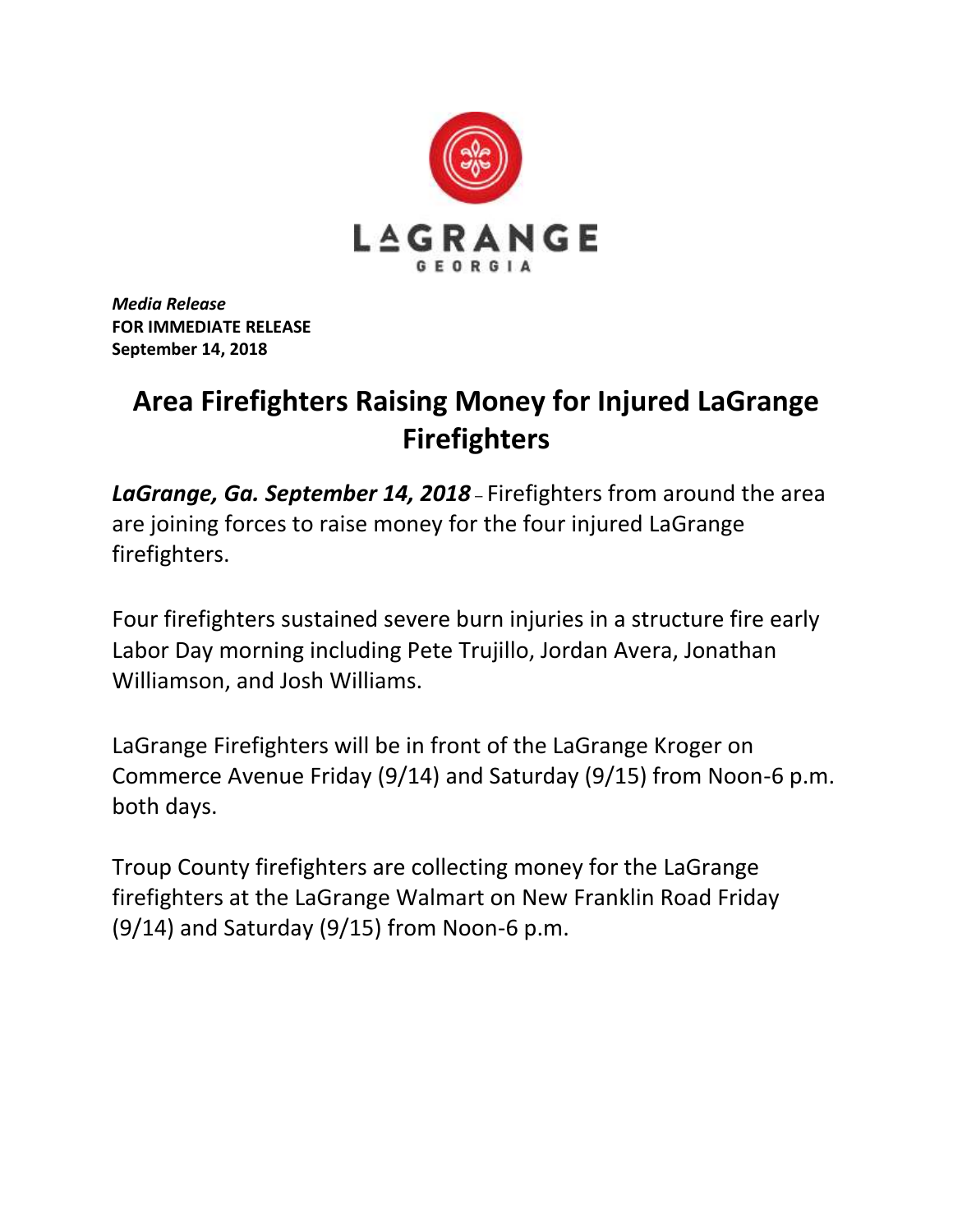If you would like to donate money to the firefighters, you can drop off the money at these locations.

Callaway High Head Football Coach Pete Wiggins requested firefighters bring the Fill to Boot campaign to tonight's game against Callaway and Troup at Callaway Stadium. The game begins at 7 p.m. tonight. (9/14)

Several more fundraisers are being planned by area firefighters including the LaGrange Fire Department, Troup County Fire Department, and the West Point Fire Department.

"These firefighters still have bills to pay and we are trying to do everything we can to support them and their family," said LaGrange Fire Accreditation Manager Mike Webb.

"It's true. We are definitely a family. We truly appreciate all of the support from the area firefighters and law enforcement. Together we can make sure we'll always be there to help our firefighters and their families."

\*UPDATE\* Williamson was transferred from Grady Memorial Hospital to the Joseph M. Still Burn Center in Austell and continues to recover. Williams remains at the Augusta Burn Center. He received burns to 30% of his body and is expected to stay for at least 30 days. Trujillo and Avera have been released from Grady hospital. James Ormsby and Sean Guerrero received minor injuries.



*#LFDStrong t-shirt design, shirts will raise money for firefighters and their families*

T-shirts are being printed to help raise money for the firefighters and their families for \$20. You can come by City Hall, 200 Ridley Avenue to purchase the shirt.

To help support the families affected, a family friend set up a GoFundMe account. City leaders have confirmed this account is